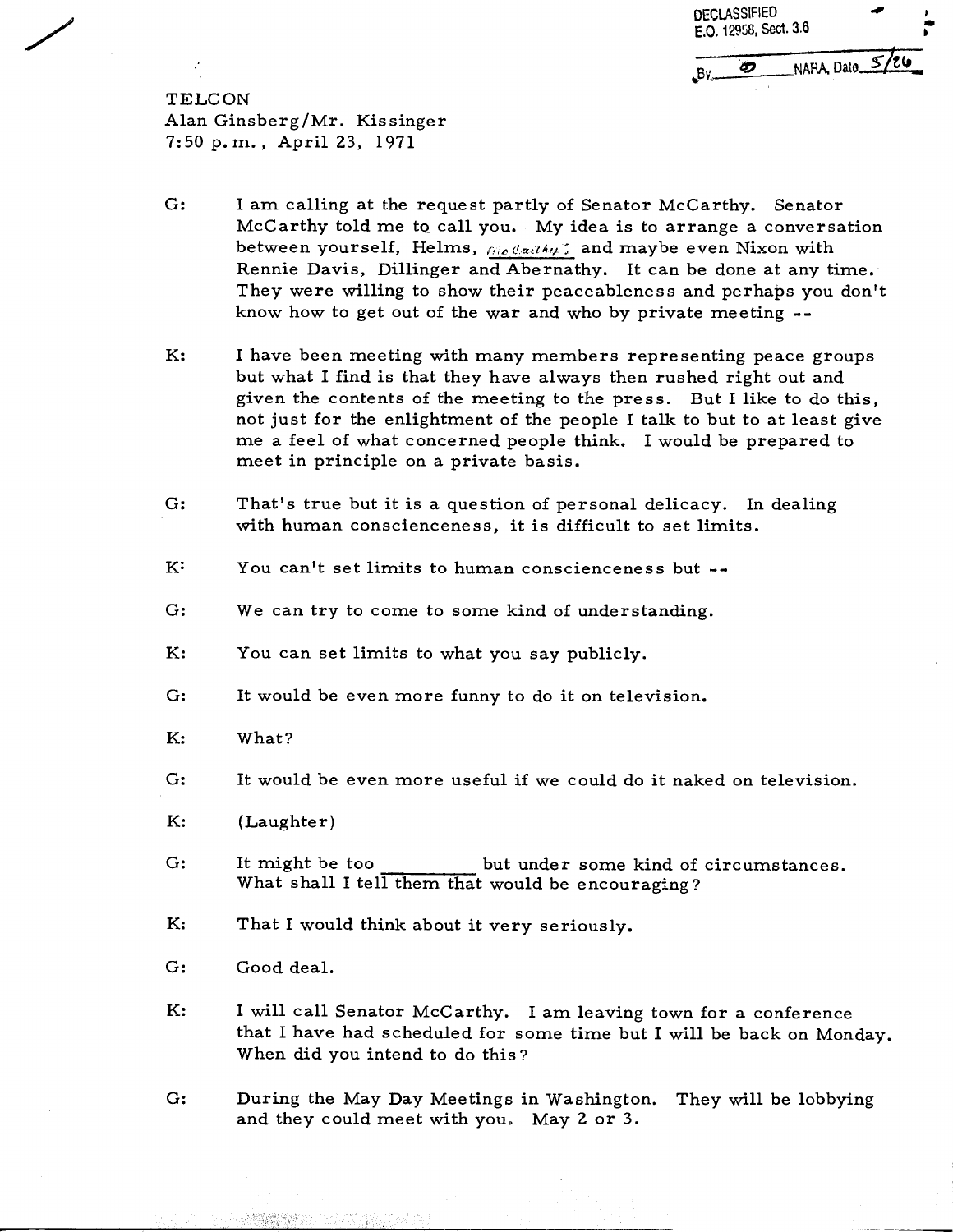DECLASSIFIED **4 E.0. 12958, Sect. 3.6** 

NARA, Dato 5/26  $\boldsymbol{\varpi}$ . Bv

TELCON Alan Ginsberg/Mr. Kissinger 7:50 p.m., April 23, 1971 -- page 2

- $K:$ May 2nd or 3rd. Damn it! I would like to do it in principle but  $-\bullet$
- $G:$ It is a good principle.
- $K:$ Now wait a minute. I don't know about those dates, I may not be in town. If not, we can do it at some other reasonable date.
- $G:$ I gather you don't know how to get out of the war.
- $K:$ I thought we did but we are always interested in hearing other views.
- $G:$ If you see Helms, ask him if he has begun meditating yet.
- $K:$ [About what. ]
- $G:$  $\dots\dots\dots$  on the opium market  $\dots\dots$  Long Chin (spelled phonetically). He promised to meditate one hour a day. I still have to teach him how to hold his back straight.
- $K:$ How do I reach you?
- $G:$ City Lights, San Francisco.
- $K:$ Where are you calling from?
- $G:$ Sacramento, California -- I just gave a talk on gay liberation (?) to the students here, and I am going to San Francisco to join the march there. I will be at the following number --
- K: I won't be able to call you, I am leaving town. How can I reach you after Monday ?
- $G:$ I will be there until June 15th.
- K: You are not coming here?
- $G:$ If I were needed, I could arrange  $-$
- K: No, no -- I will call McCarthy.
- $G:$ Talk to him, I will try to arrange a private meeting. It would be good to talk to the Army too, you know the war people and the anti-war people.